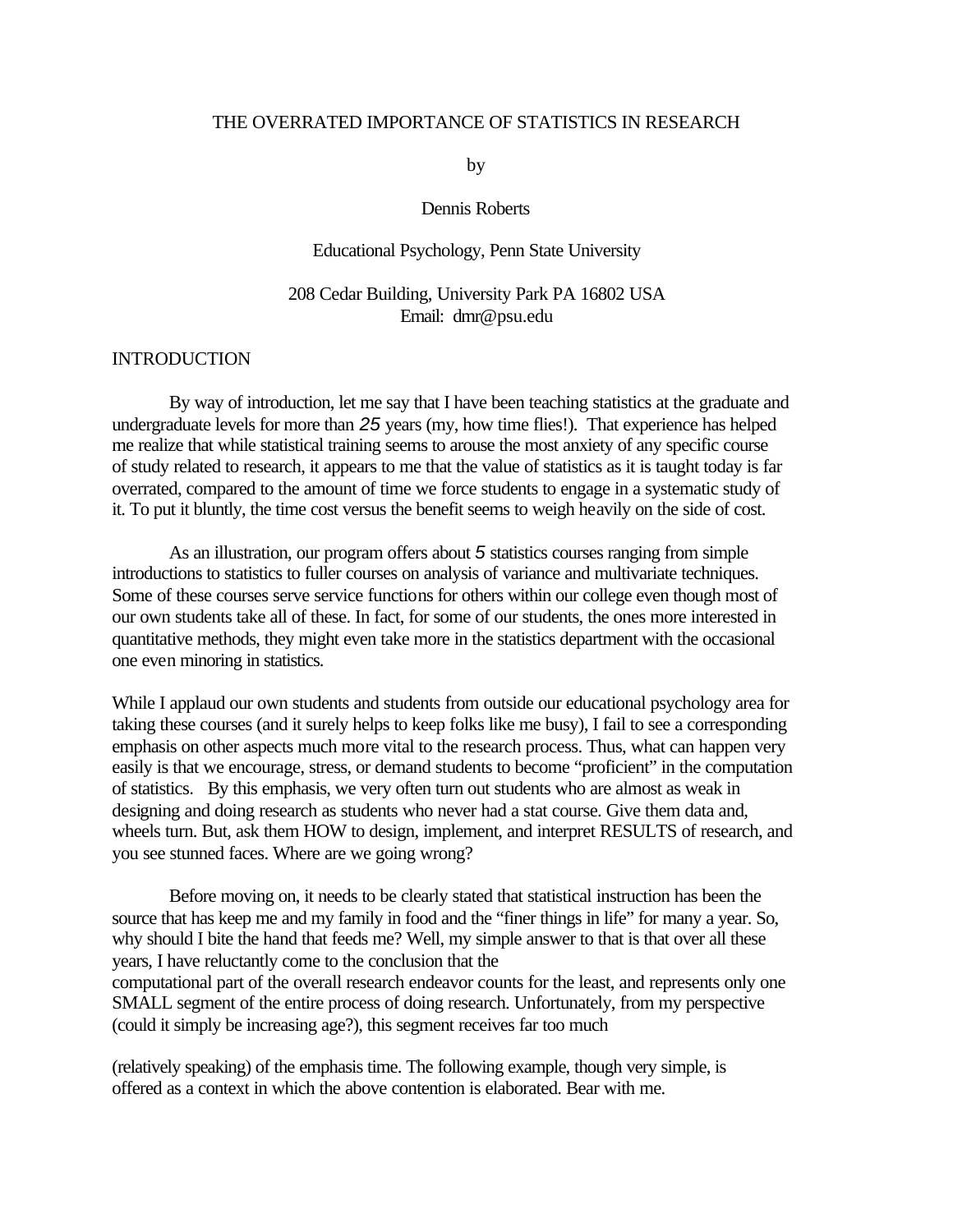### TYPICAL SIMPLE STUDY

To lay out an example for discussion, consider perhaps the simplest form of a true experiment where, two levels of a treatment (IV) are given to groups of Subjects and, one or more criterion tests are given (DV) after the experiment is finished. Now, assume that some student (hmmm, even a faculty member?) arrives at my office with "data in hand? for this "experiment" and is inquiring about "how do I analyze these data"? Has anyone out there had THIS situation confront you? Yes, probably many times. As it turns out, since the student was working in a school, the treatment levels were assigned to intact groups. In fact, it just so happened that the student knew a teacher who had two sections of a course and was willing to let the student use both; provided that students were NOT rearranged in any fashion. "Use them as they sit ... or not at all" was the word from the teacher. We know of course that pooling together and then randomly assigning to the two treatment groups creates "administrative problems". Also, since only one teacher was involved, that teacher administered both methods: one to the experimental group and the control method too. At the end of the experiment, several measures were given to the students including a criterion achievement test and some attitudinal survey forms.

Now, to some, the above might seem satisfactory as far as design and implementation are concerned but, for sure, there are some fatal flaws that NO t test or other statistical method will be able to overcome. What follows is a schematic, in verbal form, of the steps in the process of implementing a study as that described above along with some commentary as to where fatal or near fatal stumbling blocks might be encountered,

## STEPS IN TWO GROUP EXPERIMENT

Key to conducting an internally and externally valid two group experiment would be to sample from the target population, to have equivalent groups at the beginning of the study, sufficient control of the conditions of the implementation of the treatments, and reasonable interpretation of the results. As a series of steps, we might consider the following. Keep in mind that the list below (adapted from Rabinowitz and Roberts, 1972) does not even include the issue of knowing the literature that impinges on the investigation at hand that might either suggest factors that are critical to control for in the student\_s study or, which pitfalls to avoid at all costs.

We know of course that far too much sloppy or inconsequential research is done MERELY because one (or the committee?) is not informed enough about the previous and/or relevant other work that has been done and reported.

- 1. Defining the Target Population
- 2. Obtaining a sample FROM the Target Population
- 3. Subdivision of the Sample INTO Two Groups
- 4. Implementation of levels of the Independent Variable
- *5.* Using Reliable/Valid Measures when Collecting Criterion Dependent Variable Data
- 6. Doing Appropriate Analyses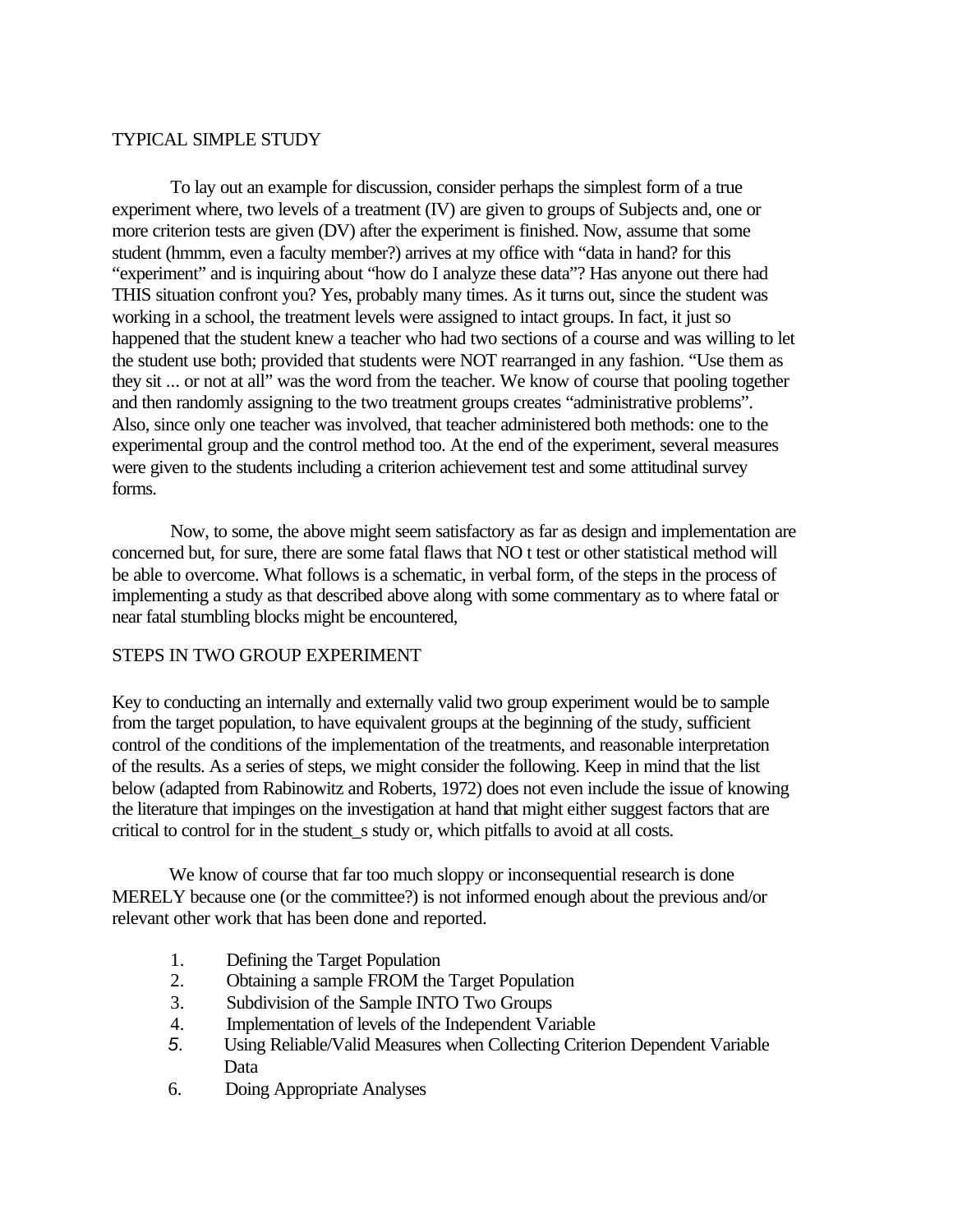# 7. Engaging in Reasonable Interpretations of the Data

# WHERE THINGS CAN GO WRONG

A. While the task of defining the target population to which you would hope to generalize your results should be a relatively easy one, it becomes rather clear when looking at WHERE the sample came from that either the investigator really does not know WHO the target population is or has had a very difficult time selecting a sample that fits the definition of the target population. What do you see in this case? Not uncommon would be to say that the study is designed to see whether some new method of instruction works better for secondary school students (than some old method) but, the sample consists only of tenth grade students. Was their target population really all secondary students or only tenth grade students? Even if the target population were renamed "tenth grade students", chances are BETTER than *50/50* that they came from some LOCAL school system; ie, it was much more convenient to sample that way. Besides, who has money to travel all over the country?

Serious Problem 1: A failure to representatively sample from the target population could easily mean that your inference about the impact of the results might be wrong.

B. For the sake of argument, let s assume that the two classes used in the above experiment, in total, happen to be a very good cross-section from the target population. But, now comes the critical phase of assigning either the students to the treatment levels, or treatment levels to the students. Let s further assume that the treatments are such that the TEACHER has to implement them; we cannot merely embed the different treatments in packets of paper and pencil materials. Since the co-operating teacher has told you that all students in each class must stay together, you merely flip a coin and decide which group gets which treatment level, Unfortunately, the lack of control of the assignment of the treatment to the Subjects can very easily mean that one group is more capable than the other at the start of the experiment. If the DV data favors the experimental group, how does one know that the difference between the two groups was not simply a reflection of the initial difference between the groups? Well, some might argue that in situations like this, we should always give a pretest first.

Unfortunately again, this does not solve the problem. First, the fact that the two groups might be equal at the beginning does not equate to after the fact random assignment to the treatment groups. They could be different in many other ways that impact on the DV. Second, some argue that statistical methods like analysis of covariance will solve this problem but, I hate to break the news: ANCOVA also assumes random assignment to the groups. In fact, ANCOVA makes MORE assumptions about the nature of the data, not fewer.

And third, in some situations, the administration of a pretest actually will sensitize the Subjects to being more receptive of the treatments that would not be evident if NO pretest were given.

Serious Problem 2: The heart of internal validity hinges on the assumption that any difference in the DV at the end of the study is a result of the IV or treatment. The fact that the groups might be inherently different at the beginning, due to lack of control over the assignment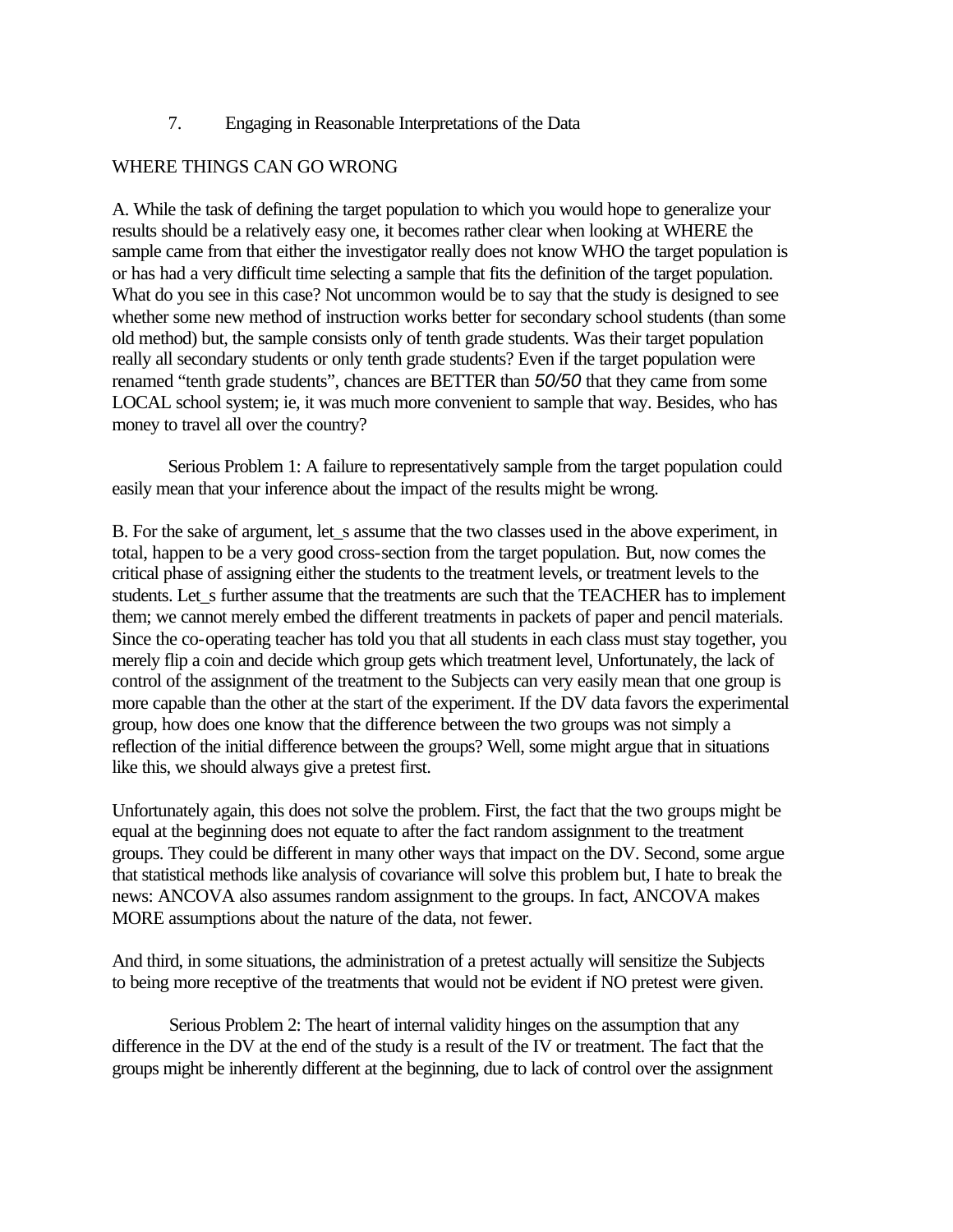to the treatment levels, is a fatal flaw of the ilk from which no statistical technique is capable of saving you.

C. Even if the above two problems were completely avoided, one also has to face the fact that the treatment is beneficial but, the overall impact of the treatment is very small. Thus, what we are hoping to find is a difference that is minuscule but real. So, what happens if you do not have access to very many Subjects in your study? Well, most of us are **TOO** familiar with sampling error and, the impacts of n on sampling error. In the above case, given the magnitude of the true treatment effect, the size of the sample might be unrealistically small to let mean differences overcome sampling error. Hence, we have a problem of power. Of course, this is a statistical matter and, attempts can be made before conducting the study to estimate what size of a sample you might need to "uncover" a true effect of a certain magnitude. But, when was the last time you tried to realistically get a student to do this? (Or a faculty member doing their own research). The trend seems to be to retroactively try to estimate power and then to plead the case that it was POWER THAT WAS AT FAULT! Sure, hindsight is always a way to justify your result.

Serious Problem 3: We usually seriously overestimate how large the impact of our IV will be and therefore seriously underestimate how many Subjects we need.

Too small of a sample size when the real impact of an IV is small is a surefire method for NOT finding what you are looking for.

D. When we implement an experimental study like that described above in ONE school, it is bound to be the case that kids who are in one class will talk to kids who are in another class. In the present case, the teacher has both classes and, it is very possible that the students would eat lunch together or would be in contact with one another at other times. So, when this happens, kids from the experimental class will invariably talk about what is going on and, kids from the control condition will not only say that they are doing or NOT doing, they might ABSORB some of what was supposed to be restricted to the experimental Subjects alone. Thus, the treatment condition seeps over to the control condition. If no difference is found at the end, we say that the treatment had no effect but, it might possibly be that it had a good effect but, in BOTH experimental and control groups thus rendering them as look alikes. Another problem here could be that even with pre study training, it might be impossible for the one teacher to keep separate what he/she is supposed to do in the experimental condition distinct from he/she is supposed to do in the control condition. After all, they might ALL be his/her students and would not want any of them to look bad at posttest time. While maybe not done consciously, it sill might yield a teacher behavior that tries to counteract what the experimental group gets with working harder with the control Subjects. Things happen. Thus, again, differences or lack of differences could be unrelated to the treatment but rather, lack of ability of the administrator OF the treatments to keep treatments separate and distinct.

Serious Problem 4: Lack of keeping treatment from flowing into the control group and/or failure of the giver of the different treatments from faithfully adhering to those differences can easily produce differences or lack of differences in DV unrelated to the real impact of the treatment.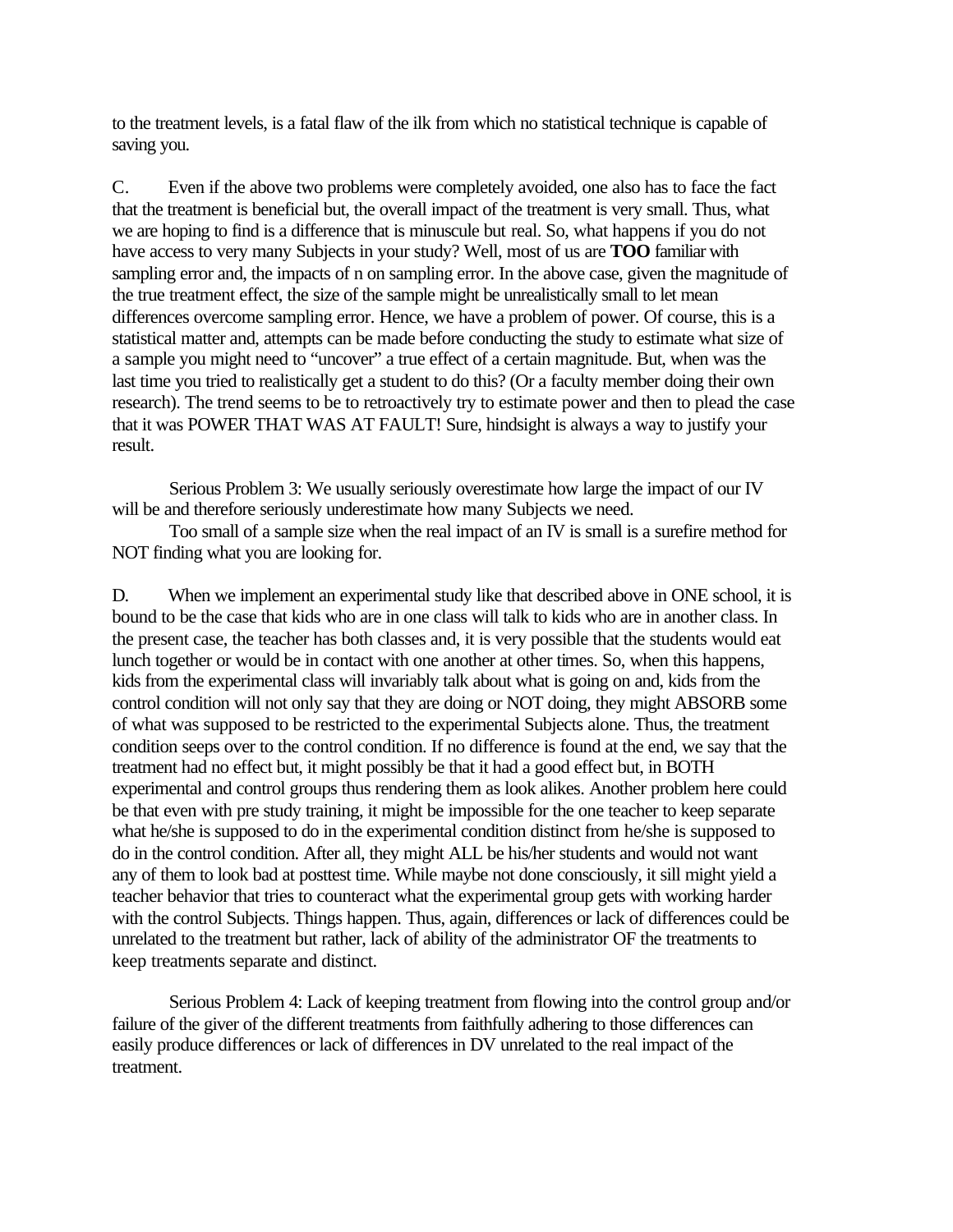E. Far too often when we plan studies, we look for measures in the literature that will "fit" our needs. In the case above, it is implied that the investigator needs some cognitive measure of achievement and one or more affective measures to assess perhaps attitudes. Thus, the search is on: do you have something I can use for my study? I need a measure of math fractions and an attitude scale about "attitudes about mathematics"? Well, as it goes, there may be numerous measures SIMILAR to what you need but, are they really SPECIFICALLY APPROPRIATE to what you are doing? Unfortunately, building good measures of outcomes that are appropriate (reliable and valid) for your study take time and perhaps one or more pilot studies just to get the measures part of your investigation straight. Given the pressures of time, far too often we simply take what SEEMS to be satisfactory but, when one more closely inspects what is being measured, it might not be what you really need. Though treatments tend to be rather specific, many of the measures that you "borrow\_ tend to be too broad to be sensitive to the treatment details. Thus, too often, readily available measures are not sensitive enough to what your treatments are trying to accomplish and therefore, differences between experimental and control groups are harder to find. Unless it is clear cut, most available measures will not be sufficient to fill your investigation needs.

Serious Problem *5:* Use of readily available instruments will more than likely reduce the chance that your study will find the results you are actually looking for.

F. At this point, we come to the actual data analysis. In the present case, the most likely analysis would be to compare the means between the two groups on one or more measures. While not getting into the notion that there are many ways to look at these data, we would assume that someone would do a simple **t** test and report the results. This is about as straightforward as one can get. But, of course, even the lowly simple t test assumes random assignment and, as we see from the above, that did not happen. So, what would a significant **t** tell you in this case when the most **CRITICAL** assumption has clearly been violated? Not much, I am afraid. The t-test and p-values are only relevant as devices to sanction your extrapolation from the sample to the target population. I have seen some try to fudge this part by saying: the means in the populations from which THESE samples were drawn are probably not the same but, then this becomes a test of whether the populations are the same and not one of does the treatment have the same impact. In this setting, you are in a whole passel of trouble. Of course, there are other instances when one might simply do the inappropriate test. What if the above had been a random assignment case with pretest and posttest. Well, what if the person does a **t** test on the DIFFERENCE between pretest and posttest for experimental and control groups SEPARATELY, and finds a significant t for the experimental but not for the control? Is it valid to assume a difference in the treatments? No! One needs to do a SINGLE t on the two difference scores. In the former case, it is possible that the experimental group was just BARELY significant whereas the control was just barely NON significant but, the difference between the two differences is trivial. This latter case could be easily corrected whereas the use of the **t** test when groups were not formed via random assignment is not a correctable error.

Serious Problem 6: Sometimes, a test will be easily fixable if one did something incorrectly but, the basic assumptions underlying the correct test are intact. However, sometimes a test is used in a situation where the basic assumptions of the test have clearly been violated;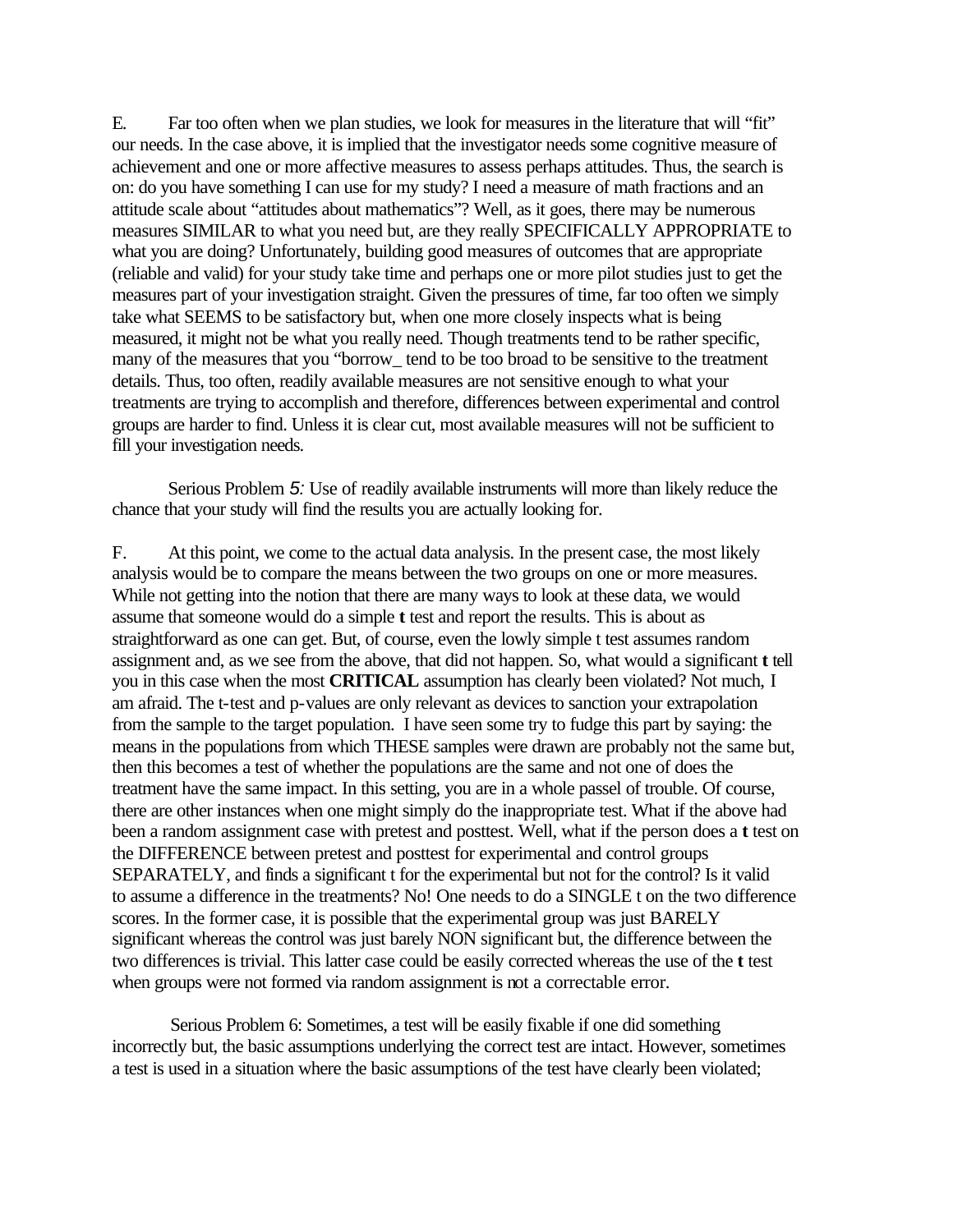especially where groups have not been formed via random assignment. Interpretations of results from cases like this are usually highly suspect.

G. Finally, we arrive at the stage where one examines all the data and then has a stab at saying what it all means. In short, we interpret the data and perhaps try to integrate these data into the theory one posited to be operating in the present context and/or relate the findings to other findings reported in the literature. Here we have the classic case of OVERinterpreting the findings to the hilt always trying to stretch the data to support our view. A good example of this would be when conducting a correlational study say between reported hours of study that students spend and the grades of those same students in those courses. A positive correlation would be taken as evidence that IF YOU INCREASE THE NUMBER OF HOURS STUDIED, then grades should go up. In fact, one could increase the X variable to the point that the Y variable would be predicted to be larger than 4.0! The basic problem with this interpretation is that the researcher had NO control over the situation and therefore is not justified in making the causative leap. Drawing cause and effect inferences from data where there was no built in characteristic of gathering the data that would allow such interpretations is commonplace.

Serious Problem 7: Most results are over interpreted, and in favor of one\_s own position or view of HOW the findings should be. Everyone wants to do a piece of research that has sweeping value in all reaches of a field. Unfortunately, this is very rarely the case, due to the inherent limitations of the research design and execution. Beginning researchers need to appreciate that fact and not embarrass themselves by over-interpreting their findings.

#### WHAT DO THESE THINGS HAVE TO DO WITH STATISTICS?

For the most part, the problems identified above have little to do with FORMAL statistical analysis: its theory and techniques. The problems that are commonplace in even the simplest of investigations are ones that statistical techniques cannot solve. To the best of my knowledge, no statistical salvo will save us from failing to start experimental groups off at the same point. Also, how can ANY statistical technique repair the fact that the investigator let the Subjects in the experimental treatment group freely associate with those Subjects in the control group thus losing the treatment integrity that a study demands. A classic case of this was with much of the calculator research where groups were compared who either had or did not have access to the use of a calculator when doing their math work (Roberts, 1980). While the controls Subjects might not have had access to the use of calculators during their MATH CLASS, there was nothing to prevent them from using and benefiting from calculator use OUTSIDE of class thus reducing the potential for demonstrating that calculators actually make a difference.

The conclusion I draw from all these years of helping students and even other faculty design and implement and interpret their research is that it is RARELY the formal statistical analysis part that gets in the way of VALID conclusions being extracted from the data. To put it simply: it is usually an error of design or implementation that messes things up, not how we handle the data. [suggestion: underline the phrase after the colon for emphasis. I think this is the key message] When you look at bad research, it typically IS bad because it failed to sample appropriately, or assign Subjects to groups appropriately, or failed to control the implementation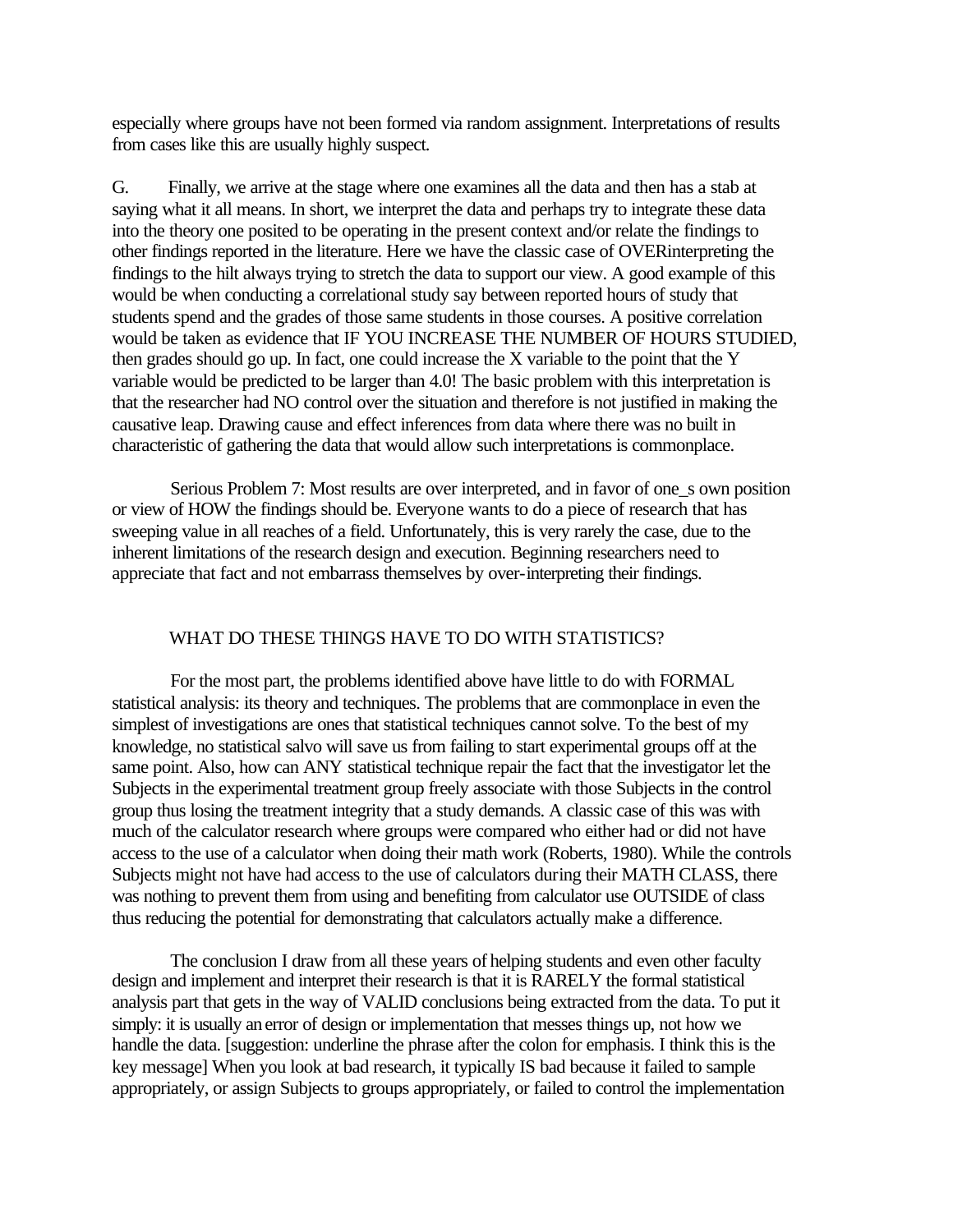of the treatments, or failed to use good criterion measures or finally, made claims in the discussion section that simply cannot be supported by the DATA THAT WERE COLLECTED. Thus, in my mind, screwing up the statistical part is rarely the culprit in research that is done poorly. Sometimes major goofs do happen at the analysis stage but, they pale in comparison to the other sources of potential miscues.

#### WHAT CAN BE DONE?

Fundamentally, I think that those who will be engaging in and/or interpreting research, need far more instruction and homework in the components of research that are NON computational. For example, I would place far more practice on doing literature searches on specific topics to isolate critical variables that need to be considered/controlled in given research settings. I would also have students practice building criterion measures where the emphasis was on constructing a scale (if that is appropriate) that gets at what you are trying to assess: ie, try the tactic of building instruments rather than just "finding" them. Students would also practice sampling in projects to see that bad sampling easily leads to bad generalizations. Also, I would have students spend much more time on DESIGN rather than computation of collected data. Far too few students and faculty really realize how you go about planning and designing a study that will give you the best chance of finding first, what you are looking for but second, finding things of importance. I think it is time for a change.

### CLOSING NOTE

I have had contacts with people who feel that a good statistician is one who has all these elements down pat. A good statistician knows good design, and good implementation strategies, and good measurement practice, and all the rest. Well, I wish I could believe that. My own view is that even in programs at the doctoral level in statistics, the emphasis is far to great on THEORIES and TECHNICAL PROCEDURES. Thus, the same types of concerns that I have indicated above still can easily permeate a pure statistician\_s advice since, he/she is heavy on details of procedures but light on practical ramifications of poor design and implementation. And, in areas like psychology or education, where there perhaps is even less attention to components of research other than statistical methods, the situation perhaps is even worse.

Finally, for sure, even if a person is expert in design and implementation and analysis, it is highly unlikely that he/she will understand or know the critical literature that impinges on almost all studies for which he/she might be asked to consult. Thus, regardless of the research skills of the statistician, there will always be the need for the doer of the research to have the BEST handle on the previous work that has been done that should impact how the study is designed and executed. Thus, while statistical training is important] and I would never advocate NOT spending time in that pursuit, there are pursuits of substantially more consequence than simply taking one statistics course after another. If we want better research, we need to admit that taking more and more statistics courses will not accomplish that.

Reference